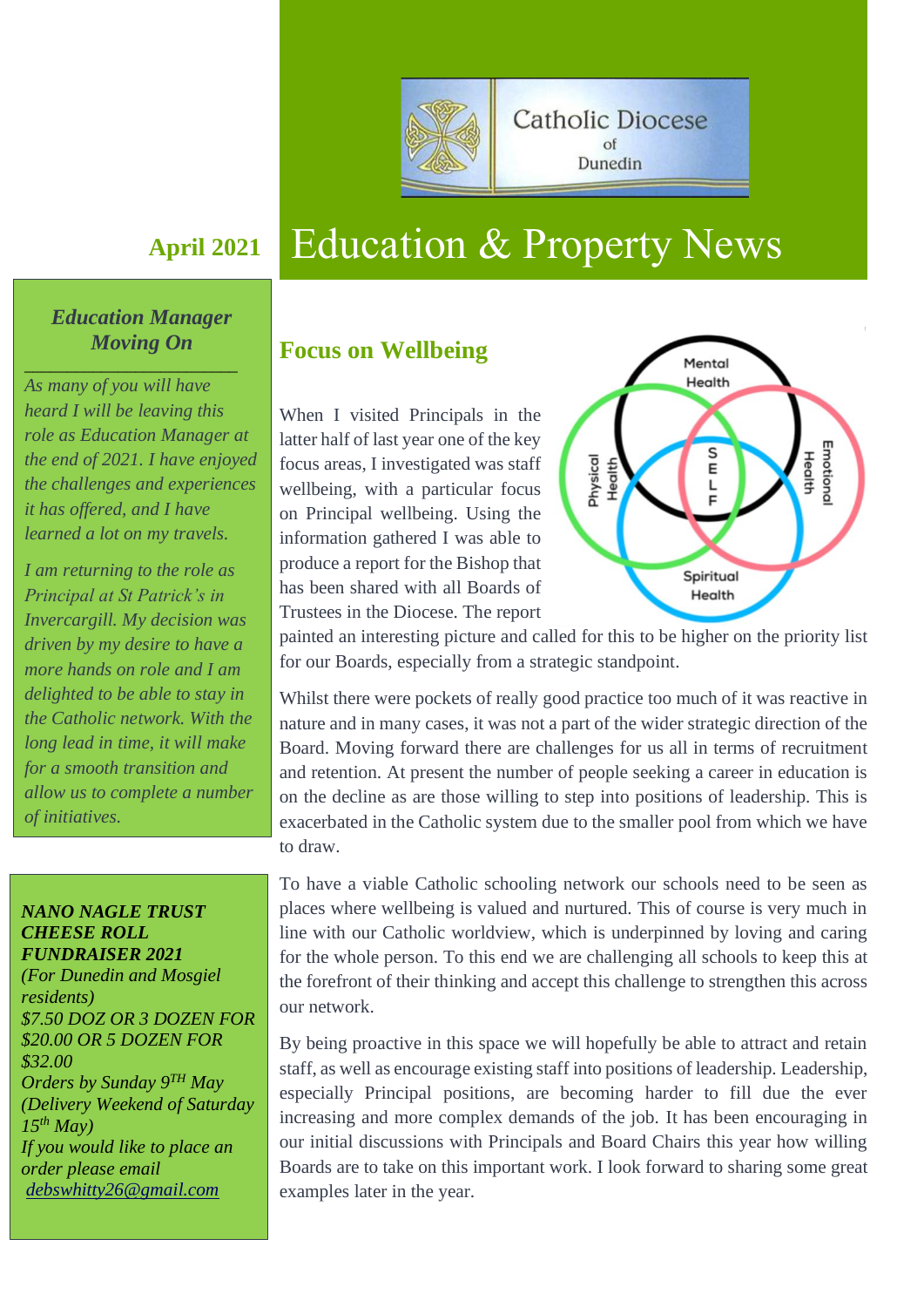#### *Great Results for Kavanagh*

*Kavanagh College staff and students were excited to receive our best Scholarship, NCEA and UE results in the last five years and, although 2020 lockdown learning had an impact on senior schools across New Zealand, Kavanagh College experienced a significant lift across the board, particularly in NCEA Levels 1, 3 and in our UE results. Our results across every level of NCEA and UE were ahead of national decile 8-10 data, with highlights being our boys at Level 1, and boys at UE level surpassing the national data for boys in decile 8-10 schools by a huge 22% and 20% respectively. We were also thrilled to learn that our students gained eight scholarships, with two outstanding scholarships, in last year's scholarship exams*

### *Having Life to the Full*

*It was wonderful to have Lyn Smith working in the Diocese with over 20 staff from our schools recently on the 'Having Life to the Full' Human Sexuality Programme. A 4-day professional development course for staff in Catholic Early Childhood, Primary and Secondary Schools in Aotearoa New Zealand. It aims to assist staff to deepen & develop their understanding of the Catholic Church's perspective of the value of each human person, made in the image and likeness of God*

# **Religious Education Advisor – Katrina van de Water**

It has been a lovely start to the year. In Term One all the DRSs Secondary and primary have had meetings. All the meetings were very positive. The primary DRSs commenting how lovely it was this year to have Easter within the school term. The Easter preparations and liturgies were much more meaningful for many students as the Easter they were celebrating was right there. For example, Holy Thursday celebrations were actually on Holy Thursday when often it is in the school holidays.

Last year the primary DRSs had an opportunity to hear all about the new Religious Education Curriculum coming out soon. This year it was the secondary DRSs turn. All have appreciated the time and energy put into creating this curriculum by the National Centre for Religious Studies. Without exception the prospects of the new curriculum have been greeted with positivity and enthusiasm.

In Term One we also launched a video series on Fratelli Tutti presented by David Wells. David Wells is a writer and speaker with more than 30 years' experience in Catholic education and was a keynote speaker at the 2018 New Zealand Catholic Education Convention. These excellent videos are available for you to see on the



Diocesan Website. [https://www.cdd.org.nz/twilight1/.](https://www.cdd.org.nz/twilight1/) Enjoy

# **Kavanagh going for Gold!**

Kavanagh College is very proud of its two Olympic qualifiers and both are part of our head student team. Head Girl, Erika Fairweather, has qualified for the Tokyo Olympics this year. Her outstanding performance in the pool and her commitment and determination is completely encased in a gentle humility that we admire in her. Erika, who has already swum under the qualification standard in the Women's 400m Freestyle for the Tokyo Olympic Games, lowered her entry time by .69 of a second, finishing with a time of 4:06.54 seconds, during the recent 2021 Aon National Swimming Championships. Fairweather broke her own 17-years Age Group record with this time.. In the 200m freestyle Erika swam a New Zealand 17-year-old record of 1min 57.58sec. We look forward to news of her inclusion in the NZ Olympic Swim Team.

Meanwhile, our Deputy Head Boy, Tobias Devereux, is aiming for the Olympics of a different kind. In January, Tobias was selected for the New Zealand Mathematical Olympiad training squad after being chosen from the top 26 mathematicians throughout the country. The final team of six students to represent New Zealand at the International Mathematical Olympiad in St Petersburg, Russia in July, and the non-travelling reserves, will be announced shortly and we wish Tobias all the best for his inclusion in this team. Tobias received this news earlier in the year after also hearing that he had received the Kee Teo Prize in Mathematics for 2020. This prize is awarded annually to the best undergraduate student enrolled in a second-year mathematics course in distance mode at Massey University.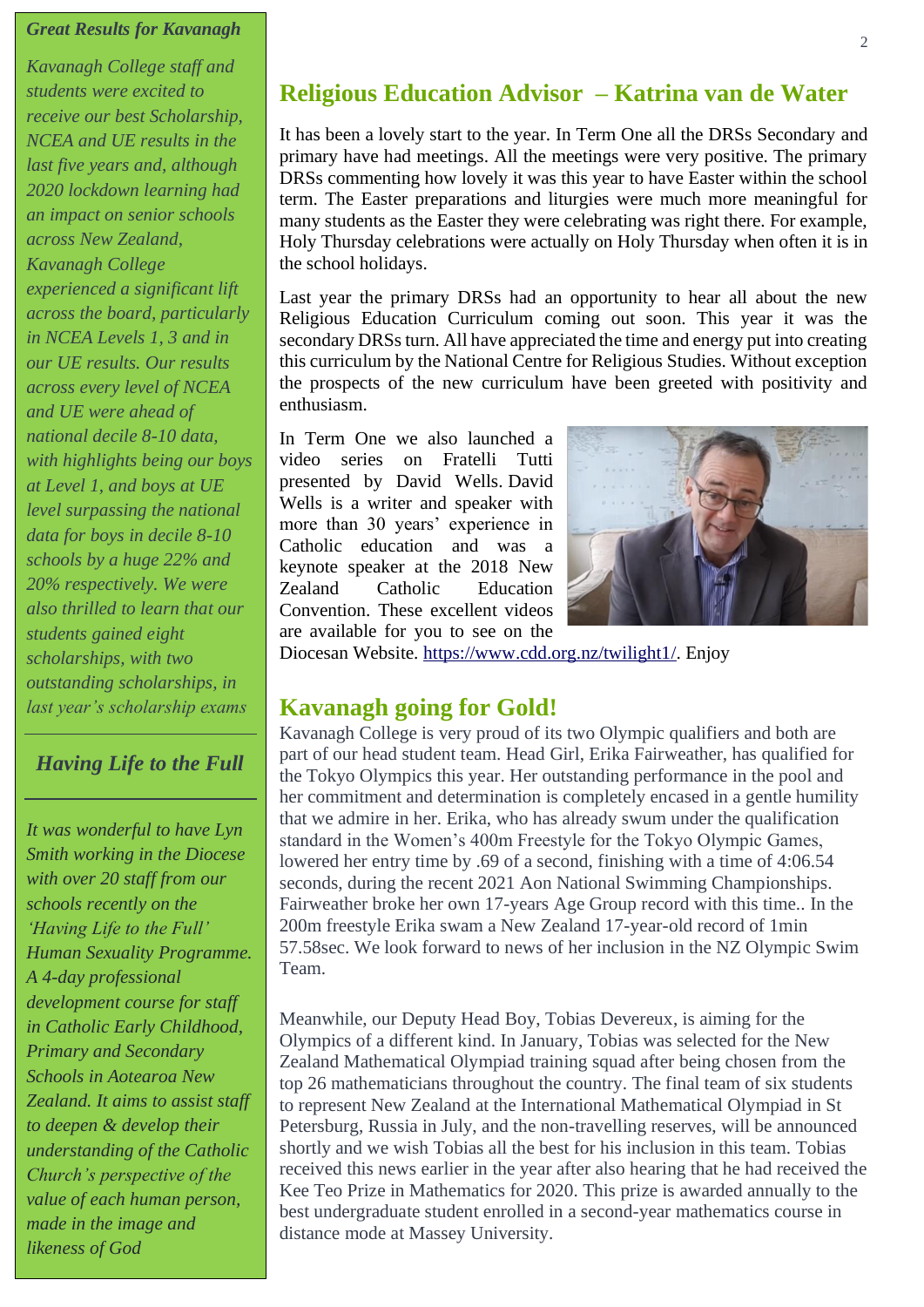*Delivery of the Learning Support Coordinator (LSC) Spaces into Schools/Colleges*

*The Property Group is working towards delivery of 18 LSC spaces into our schools and colleges across Otago and Southland.* 

*An LSC space is a small office for a LSC specialist and is designed to assist them delivering learning assistance to pupils as well as a meeting space for the whanau and other staff assisting in this programme.*

*Installation of 3 spaces is well advanced, drawings for other sites are completed and out to tender; and at least four more sites are advancing* on the drawing board.

# From the Property Desk

Kia ora koutou,

Here is an update on a selection of school and parish projects.

Hei konā mai

Bill, Craig & Kahurangi

The Property Team

### **Stage 1 Completed – St Thomas' School Winton**



St Thomas's, Winton: New Verandah & Classrooms

The contractor Jones & Cooper has completed Stage 1 of St Thomas's refurbishment which includes four newly refurbished classrooms. These were handed over to the School just prior to Easter. Stage 2 is progressing and includes a modest extension to the staff room.

#### **St Kevin's College Committed to Heritage Building**

Built as a stable in 1903 this wonderful heritage listed building has been used for sports change and general teaching space until closed because of seismic concerns. Not deterred St Kevin's Foundation plans to structurally strengthen the Stables and return it to College use.





St Kevin's College, Oamaru: The Stables

The redevelopment is being managed St Kevin's Foundation member Jimmy McGeown. Undertakings of this nature don't come without cost and Jimmy is